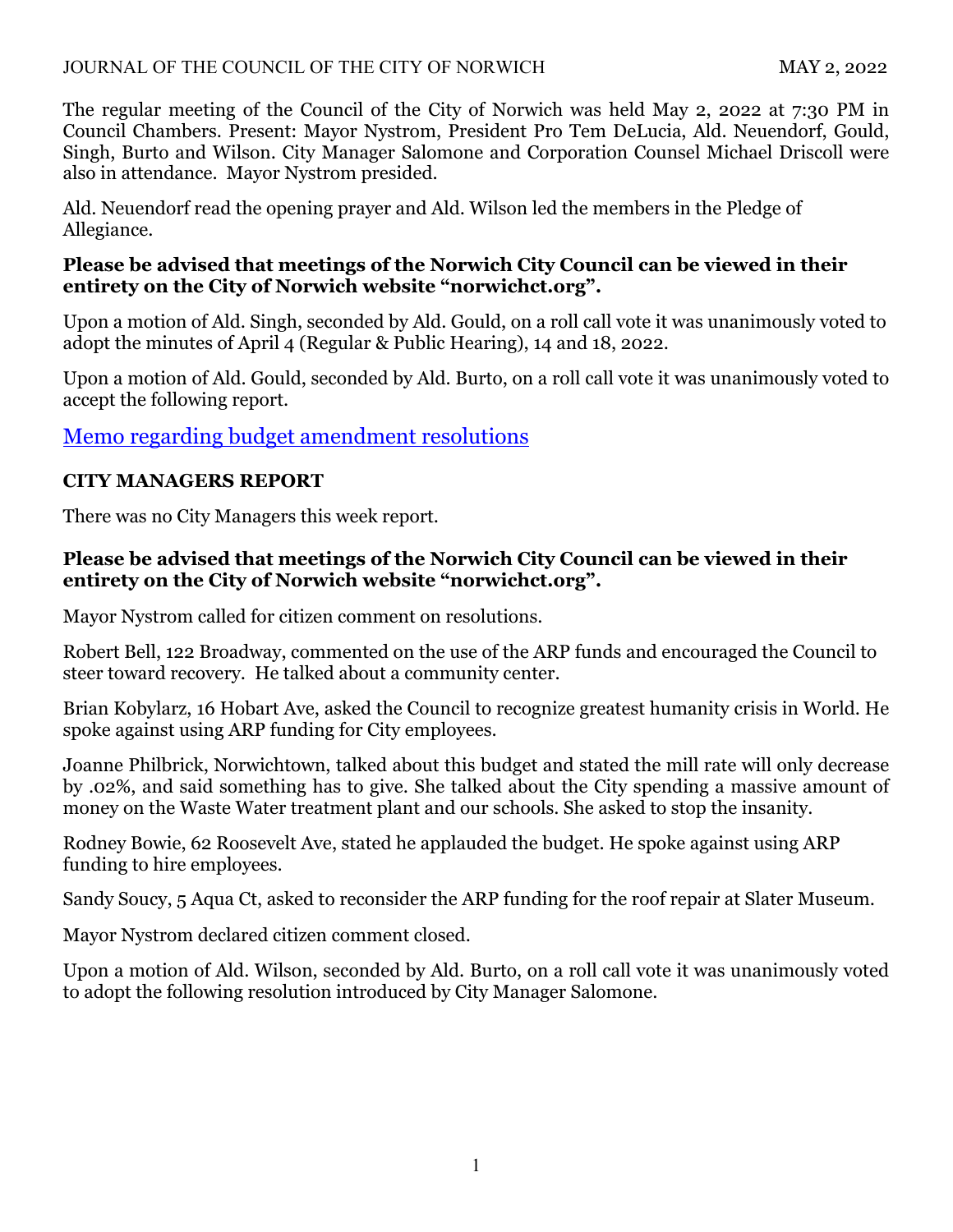**RESOLVED**, that the budget for Fiscal Year 2022-23, as proposed on April 4, 2022, be amended by the adjustments as listed herein.

| <b>General Fund</b> |       |                                  | 2022-23<br><b>Proposed</b> | 2022-23<br><b>Revised</b> | Revenue<br>Adjustment |
|---------------------|-------|----------------------------------|----------------------------|---------------------------|-----------------------|
| 10040000            | 43500 | Revenue Sharing                  | 3,504,304                  | 3,564,304                 | 60,000                |
| 10042000            | 43100 | <b>Federal Grants-ARPA</b>       | 500,000                    | 1,000,000                 | 500,000               |
| 10043000            | 44405 | Direct Hauler Fees               | 667,600                    | 732,600                   | 65,000                |
|                     |       | Total Revenue Adjustment         |                            |                           | 625,000               |
|                     |       | Change in General Fund Mill Rate |                            |                           | (0.35)                |

| <b>City Consolidation District</b> |       |                         | 2022-23<br>Proposed | 2022-23<br><b>Revised</b> | Revenue<br>Adjustment |
|------------------------------------|-------|-------------------------|---------------------|---------------------------|-----------------------|
| 28354200                           | 43100 | Federal Grants-ARPA     | $\mathbf{O}$        | 240,000                   | 240,000               |
|                                    |       | Change in CCD Mill Rate |                     |                           | (0.42)                |

Upon a motion of Ald. Gould, seconded by Ald. Singh, on a roll call vote it was unanimously voted to adopt the following resolution introduced by City Manager Salomone.

**RESOLVED**, that the budget for Fiscal Year 2022-23, as proposed on April 4, 2022, be amended by the adjustments as listed herein.

General Fund

| <b>Description</b>                                                                                               | <b>Department</b>   | Page | ORG      | <b>OBJ</b> | <b>Change</b> in<br><b>Tax Levy</b> | <b>Change</b> in<br><b>GF Mill</b><br>Rate |
|------------------------------------------------------------------------------------------------------------------|---------------------|------|----------|------------|-------------------------------------|--------------------------------------------|
| To charge PPC for collection activity<br>to be transitioned from PPC to<br><b>Finance Department in December</b> | Revenues            | 49   | 10041000 | 48962      | (37,500)                            |                                            |
| 2022<br><b>Shift a portion of Public Works</b><br>Parking maintenance expenditures to<br><b>PPC</b>              | <b>Public Works</b> | 98   | 10434800 | 54430      | (25,000)                            |                                            |
| <b>Total Change</b>                                                                                              |                     |      |          |            | (62,500)                            | (0.04)                                     |

Upon a motion of Ald. Singh, seconded by Ald. Burto, on a roll call vote it was unanimously voted to adopt the following resolution introduced by Mayor Nystrom, President Pro Tem DeLucia, Ald. Gould, Singh, Burto and Wilson.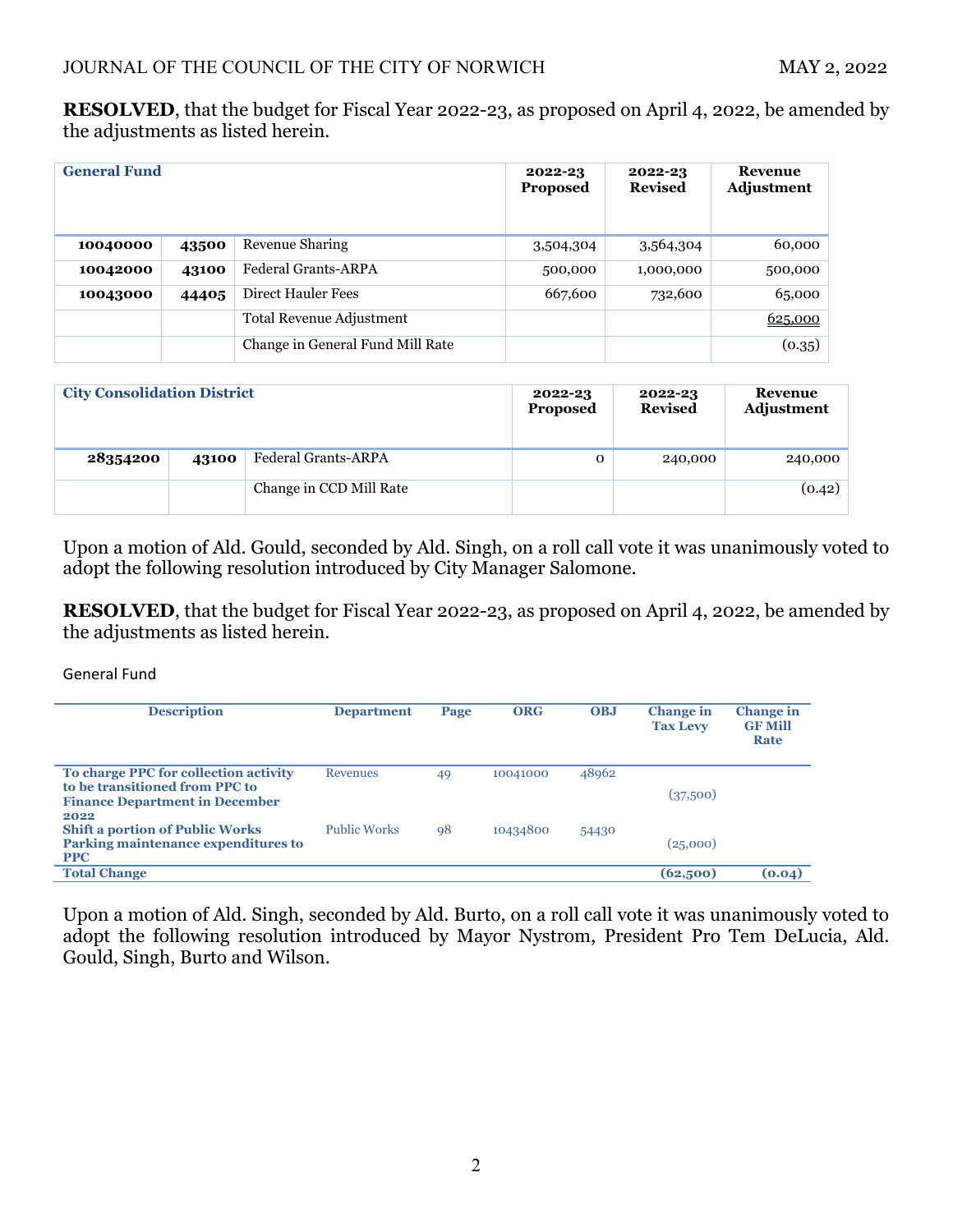#### **RESOLVED**, that the budget for Fiscal Year 2022-23, as proposed on April 4, 2022, be amended by the adjustments as listed herein.

General Fund

| Description                                                                 | Department                                    | Page | ORG      | OBJ   | Change in<br>Expenditures |
|-----------------------------------------------------------------------------|-----------------------------------------------|------|----------|-------|---------------------------|
| Reduce Finance Audit Services                                               | Finance                                       | 56   | 10411700 | 53331 | (4,000)                   |
| <b>Reduce HR Professional Services</b>                                      | <b>Human Resources</b>                        | 64   | 10414100 | 53010 | (3,000)                   |
| Reduce PW Streets' Regular Employees line item for<br>anticipated vacancies | <b>Public Works</b>                           | 95   | 10430300 | 51610 | (75,000)                  |
| Reduce Police Replacement Cost                                              | Police                                        | 74   | 10420100 | 51631 | (330,000)                 |
| Reduce NFD Equipment & Furniture Maintenance                                | Norwich Fire                                  | 78   | 10420200 | 54310 | (5,000)                   |
| Reduce EGP Supplies                                                         | <b>East Great Plain Fire</b>                  | 83   | 10423300 | 56610 | (2,000)                   |
| Reduce Laurel Hill Supplies                                                 | Laurel Hill Fire                              | 85   | 10423400 | 54430 | (1,000)                   |
| Reduce Occum Physicals line item                                            | Occum Fire                                    | 88   | 10423500 | 53080 | (1,000)                   |
| Reduce Taftville Professional Development line item                         | <b>Taftville Fire</b>                         | 90   | 10423600 | 53322 | (2,000)                   |
| Reduce Yantic Building Repairs & Maintenance line<br>item                   | <b>Yantic Fire</b>                            | 92   | 10423700 | 54430 | (3,000)                   |
| Reduce Assistance Payments                                                  | Human Services                                | 108  | 10442700 | 58730 | (5,000)                   |
| Reduce Assessor's Professional Services line item                           | Assessor                                      | 59   | 10413100 | 53010 | (5,000)                   |
| Reduce Regular Employees line item for anticipated<br>vacancies             | Planning &<br>Neighborhood<br><b>Services</b> | 68   | 10415100 | 51610 | (30,000)                  |
| Decrease Education budget                                                   | Norwich Public<br>Schools                     | 115  |          |       | (430,000)                 |
| Total Change in Expenditures                                                |                                               |      |          |       | (896,000)                 |
| Total Change in General Fund Mill Rate                                      |                                               |      |          |       | (0.50)                    |

Upon a motion of Ald. Wilson, seconded by Ald. Burto, on a roll call vote it was unanimously voted to adopt the following resolution introduced by Mayor Nystrom, President Pro Tem DeLucia, Ald. Gould, Singh, Burto and Wilson.

**RESOLVED**, that the budget for Fiscal Year 2022-23, as proposed on April 4, 2022, be amended by the adjustments as listed herein.

Capital Budget

| Description                                                   | Department | Page | Change in    |  |  |  |
|---------------------------------------------------------------|------------|------|--------------|--|--|--|
|                                                               |            |      | Expenditures |  |  |  |
| Armed response vehicle refurbishment                          | Police     | 121  | $(\$60,000)$ |  |  |  |
| Replace underground fuel tank                                 | Yantic     | 122  | (100,000)    |  |  |  |
| Field maintenance                                             | Recreation | 123  | 6,000        |  |  |  |
| Mopeep building renovation                                    | Recreation | 123  | 37,000       |  |  |  |
| Mohegan Road playground, sidewalks, and other<br>improvements | Recreation | 123  | 46,000       |  |  |  |
| Spayne basketball courts improvements                         | Recreation | 123  | 30,000       |  |  |  |
| Skate park improvements                                       | Recreation | 123  | 41,000       |  |  |  |
| Total Change in Expenditures                                  |            |      | <u>\$0</u>   |  |  |  |

Upon a motion of Ald. Singh, seconded by Ald. Neuendorf, on a roll call vote it was unanimously voted to adopt the following resolution introduced by Mayor Nystrom, President Pro Tem DeLucia, Ald. Gould, Singh, Burto and Wilson.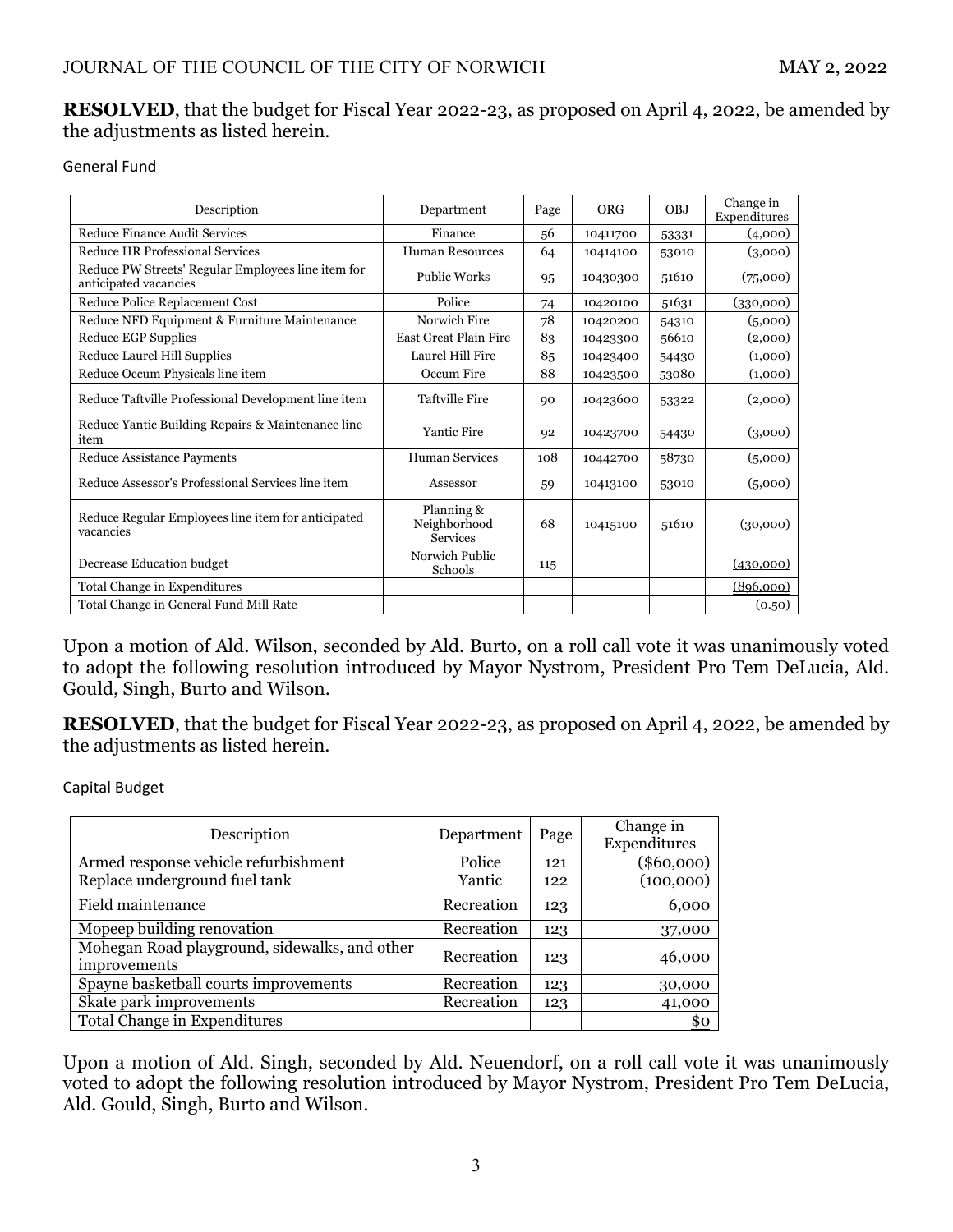**RESOLVED**, that the proposed preliminary budget for Fiscal Year 2022-23, as amended by the revenue and expenditure changes on May 2, 2022, be tentatively adopted, with a public hearing scheduled for Monday, May 9, 2022 at 7:30 PM in the Council Chambers of City Hall.

Upon a motion of Ald. Singh, seconded by Ald. Gould, on a roll call vote it was unanimously voted to put the following Resolution #6 introduced by President Pro Tem DeLucia, Ald. Gould, Singh, Burto and Wilson on the floor.

**RESOLVED**, that the American Rescue Plan Act allocations previously adopted prior to April 4, 2022 and those allocations proposed on April 4, 2022 be amended as follows:

# **Round 1 – Adopted prior to April 4, 2022**

| <b>Project</b> # | <b>Project Description</b>      | <b>Change Description</b>                                | <b>Amount of</b><br><b>Change</b> |
|------------------|---------------------------------|----------------------------------------------------------|-----------------------------------|
| ARP13            | Schools as community<br>centers | <b>Remove Community</b><br><b>Engagement Coordinator</b> | $(\$85,000)$                      |

# **Round 2 – Proposed by City Manager on April 4, 2022**

| <b>Project Description</b>                         | <b>Change Description</b>                                       | Amount of<br>Change |
|----------------------------------------------------|-----------------------------------------------------------------|---------------------|
| <b>Slater Memorial Museum Roof</b><br>Restoration  | Remove funding                                                  | $(\$500,000)$       |
| Norwich Revitalization Program<br>(NRP) - Phase II | Reduce funding from $$2$ million to $$1.5$<br>million           | (500,000)           |
| Balance the 2022-23 budget                         | Increase funding to balance the General<br>Fund and CCD budgets | 740,000             |
| <b>Total Net Change - Round 2</b>                  |                                                                 | (\$260.000)         |

Upon a motion by Ald. Wilson, seconded by President Pro Tem DeLucia, it was unanimously voted to ask for a ten minute recess from 8:05 pm to 8:15 pm.

Motion was passed on a roll call vote of 6 to 1 with Mayor Nystrom voting on opposition.

\*Resolution #6 was amended after Resolution #7, in consequence of Fitzgerald Field Upgrades - \$200,000 being removed from page 3 of Resolution #7

Upon a motion of Ald. Gould, seconded by Ald. Wilson, on a roll call vote it was unanimously voted to put the following Resolution #7 introduced by Mayor Nystrom, President Pro Tem DeLucia, Ald. Gould, Singh, Burto and Wilson on the floor.

**RESOLVED**, that the American Rescue Plan Act Round 2 Allocations, as proposed by City Manager John Salomone on April 4, 2022 and, as amended on May 2, 2022, be tentatively adopted, with a public hearing scheduled for Monday, May 9, 2022 at 7:30 PM in the Council Chambers of City Hall.

Resolution #7 - [Tentative ARPA Round 2](https://www.norwichct.org/DocumentCenter/View/8265/2022-05-02-Resolution-7---Tentative-ARPA-2-Attachment-A_Revised) Attachment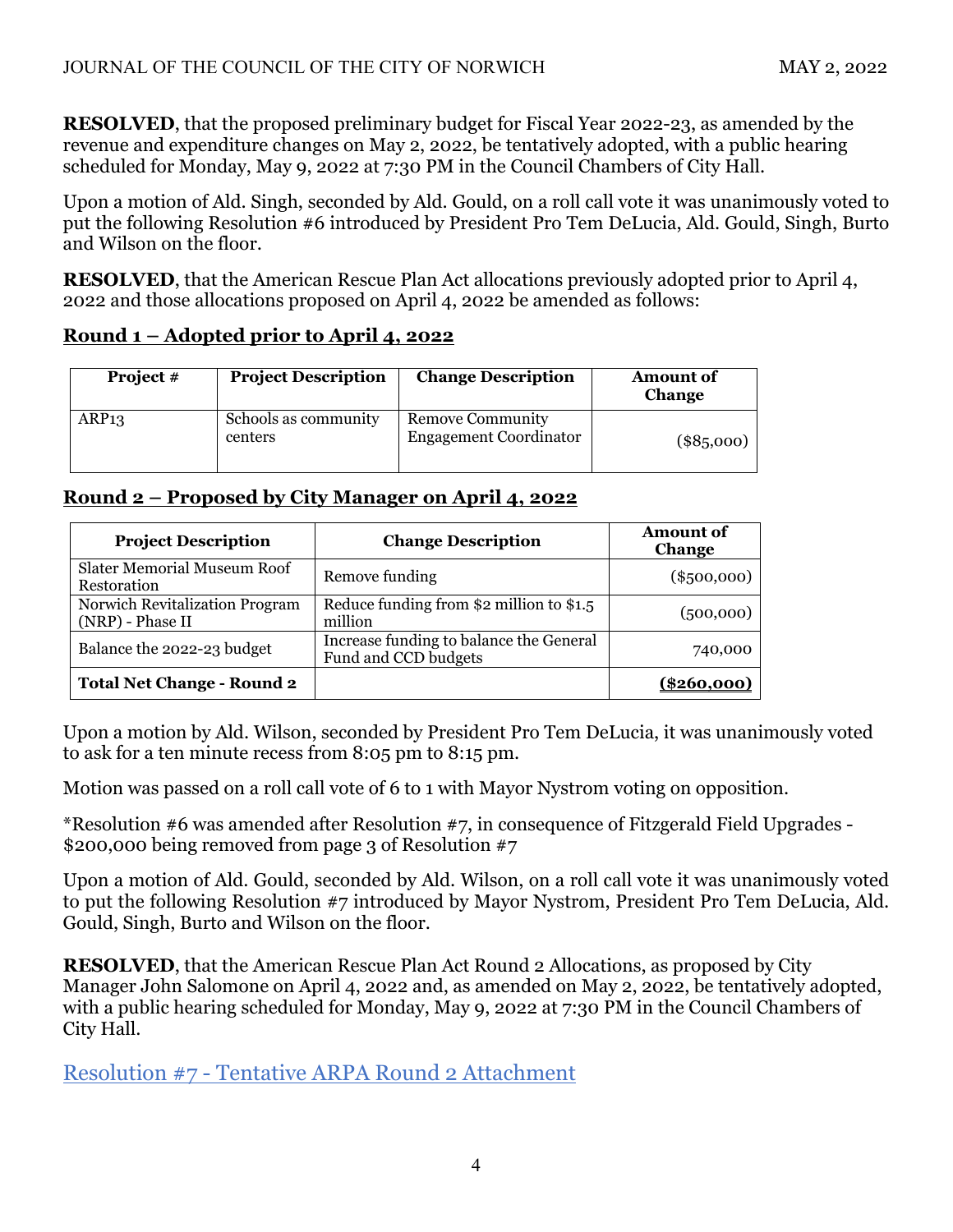Upon a motion to amend of President Pro Tem DeLucia, seconded by Ald. Gould, on a roll call vote it was unanimously voted to remove on page 3 of Resolution #7 the following amount of \$200,000 from the last column;

| Other departmental Fitzgerald Field<br>requests | <b>Upgrades</b> | Services /<br>Recreation | Norwich Human New announcers booth, pave parking area, removate or remove dug outs, make into a<br>multi purpose field instead of just baseball as there is a need for more soccer fields and   \$<br>lacrosse fields. The field is very run down and has not been upgraded in over 20 years. | $200,000$   \$ | 200,000 |  | 200,000 |  |
|-------------------------------------------------|-----------------|--------------------------|-----------------------------------------------------------------------------------------------------------------------------------------------------------------------------------------------------------------------------------------------------------------------------------------------|----------------|---------|--|---------|--|
|-------------------------------------------------|-----------------|--------------------------|-----------------------------------------------------------------------------------------------------------------------------------------------------------------------------------------------------------------------------------------------------------------------------------------------|----------------|---------|--|---------|--|

Motion passes on a roll call vote of 7-0.

\* This amendment also effects Resolution #6 to reflect the removal of the \$200,000 in the last column

| "                                               |                 |                                           |                                                                                                                                                                                                                                                                               |         |         | " |
|-------------------------------------------------|-----------------|-------------------------------------------|-------------------------------------------------------------------------------------------------------------------------------------------------------------------------------------------------------------------------------------------------------------------------------|---------|---------|---|
| Other departmental Fitzgerald Field<br>requests | <b>Upgrades</b> | Norwich Human<br>Services /<br>Recreation | New announcers booth, pave parking area, removate or remove dug outs, make into a<br>multi purpose field instead of just baseball as there is a need for more soccer fields<br>and lacrosse fields. The field is very run down and has not been upgraded in over 20<br>years. | 200,000 | 200,000 |   |

Below is the amended Resolution #6.

**RESOLVED**, that the American Rescue Plan Act allocations previously adopted prior to April 4, 2022 and those allocations proposed on April 4, 2022 be amended as follows:

# **Round 1 – Adopted prior to April 4, 2022**

| Project $#$ | <b>Project Description</b>      | <b>Change Description</b>                         | <b>Amount of Change</b> |
|-------------|---------------------------------|---------------------------------------------------|-------------------------|
| ARP13       | Schools as community<br>centers | Remove Community<br><b>Engagement Coordinator</b> | $(\$85,000)$            |

# **Round 2 – Proposed by City Manager on April 4, 2022**

| <b>Project Description</b>                         | <b>Change Description</b>                                       | <b>Amount of Change</b> |
|----------------------------------------------------|-----------------------------------------------------------------|-------------------------|
| Slater Memorial Museum Roof<br>Restoration         | Remove funding                                                  | $(\$500,000)$           |
| Norwich Revitalization Program<br>(NRP) - Phase II | Reduce funding from \$2 million to<br>$$1.5$ million            | (500,000)               |
| <b>Fitzgerald Field Upgrades</b>                   | Remove funding                                                  | (200,000)               |
| Balance the 2022-23 budget                         | Increase funding to balance the<br>General Fund and CCD budgets | 740,000                 |
| <b>Total Net Change - Round 2</b>                  |                                                                 | [\$460.000]             |